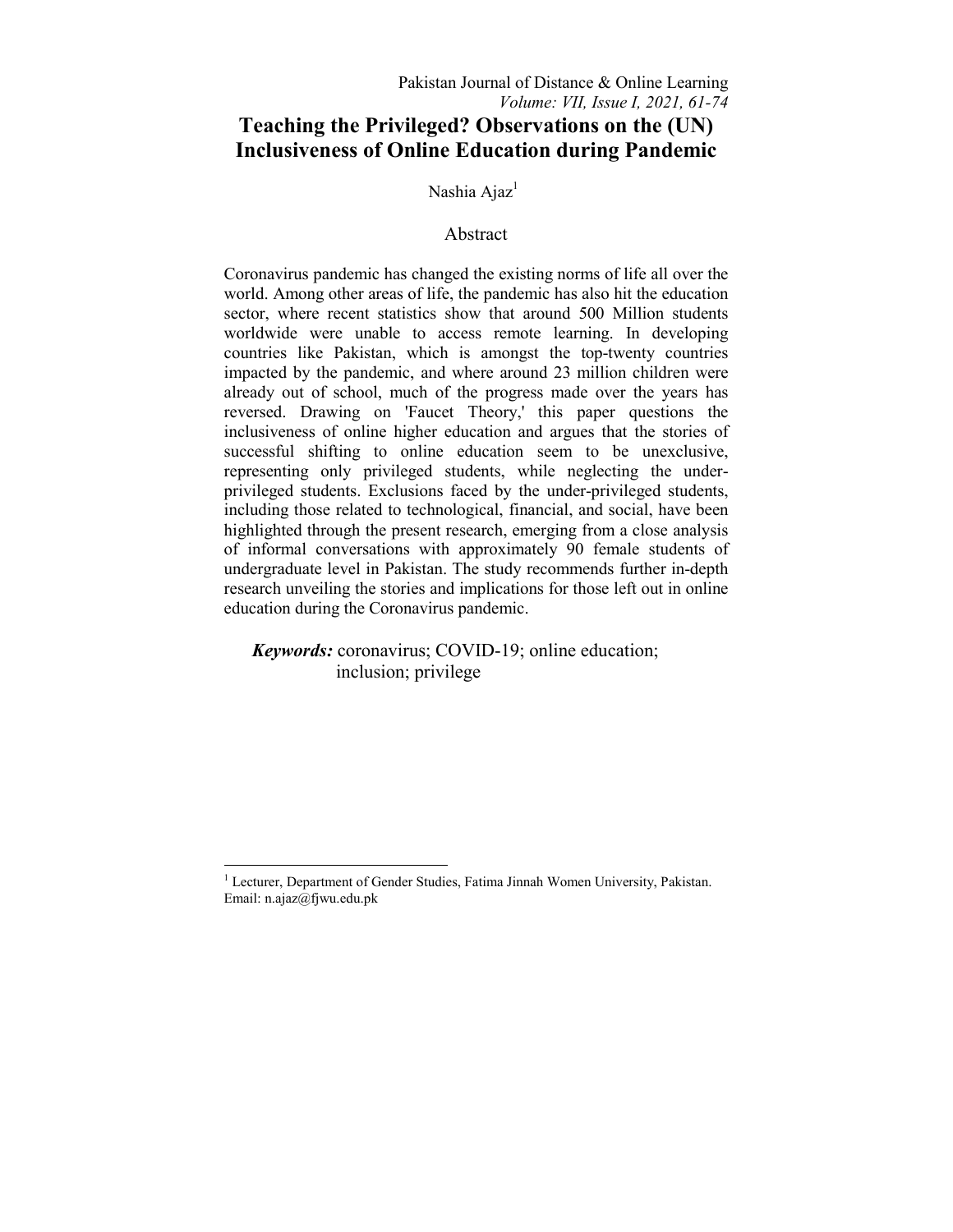### **Introduction**

When we heard about the spread of an epidemic disease called Corona Virus in late 2019, most of us did not anticipate that within a very short period, this disease will turn into a global pandemic, sabotaging life (almost) all over the world. On January 30, 2020, World Health Organization (WHO) announced the epidemic of COVID-19 as a Global Health Emergency of International Concern(see World Health Organization, 2020), and only a weeks later, on March 11, 2020, WHO declared COVID-19 a global pandemic (see Ducharme, 2020). Within the first year of its outbreak, the virus had already infected more than 52 million people and killed around one-and-a-half million people worldwide.

 Apart from the health related concerns, the COVID-19 pandemic has badly affected the global economy as well(see McKibbin & Fernando, 2020; Ozili & Arun, 2020; Torales, O'Higgins, Castaldelli-Maia, & Ventriglio, 2020). Like all the other sectors of socioeconomic life, the pandemic has also affected the education sector all across the world. A lot of schools and colleges, and universities have been closed temporarily, whereas another lot of schools, colleges, and universities were switched to various online and hybrid-learning platforms(see Chick et al., 2020; Ferrel & Ryan, 2020; Reimers, Schleicher, Saavedra, & Tuominen, 2020). Recent statistics by UNESCO (2020)reveal that by the end of April 2020, educational institutions were closed in approximately 186 countries, which affected approximately 74 percent of total enrolled students in the world, and evidently, students in Global Southern countries suffered more.

 There is a lot of appreciation of how educational institutions, including schools, colleges, and universities, have coped up with the pandemic by successfully imparting education through online mode. Not undermining the hard work done by the academicians and students, my paper questions the inclusiveness of online higher education during the pandemic. The question of my research study was, "Is the transition to online education during the COVID-19 pandemic equally inclusive for all students?

#### **Review of Literature**

 Since social distancing is the requirement of this era, the majority of educational institutions worldwide have force-shifted to distant -onlinemode of education. The rapid and 'forced' transition from offline learning to remote -online- learning has, at the same time, brought a lot of opportunities and challenges for the stakeholders. For example, authors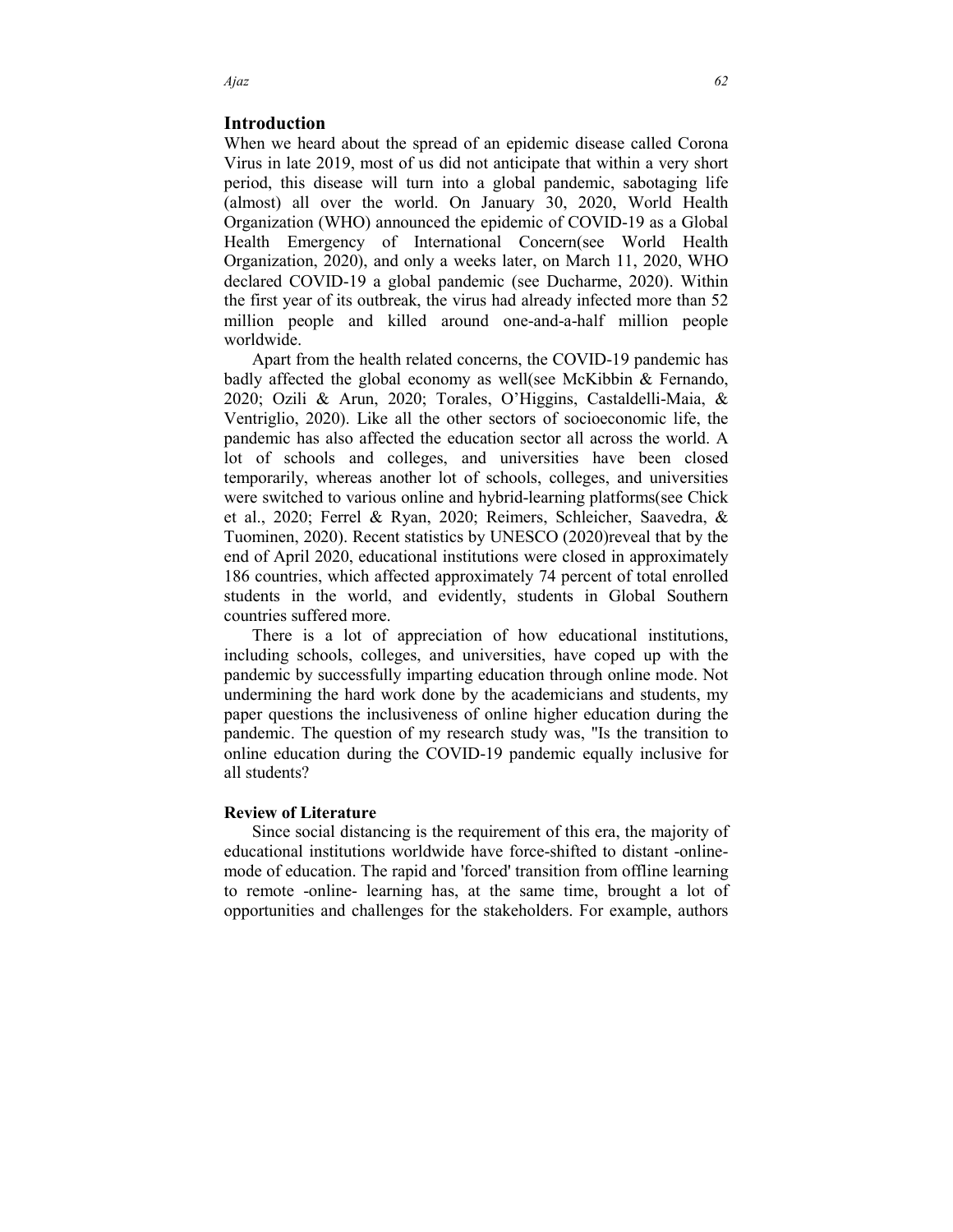such as Carey (2020) highlight the opportunities offered by online learning. The author discusses that due to the forced transition, institutions that were previously reluctant to adopt modern technology have invested time, money, and energy in adopting modern technology. Online learning has also provided more opportunities for international collaborations given virtual classrooms allow to sermonize a large number of participants at any part of the world and at any given time. The author also mentions that many higher educational institutions worldwide have completely digitalized their setups to cope up with the need of the pandemic.

 Not undermining the opportunities of online learning, Carey (2020) states that amid this rapid digitalization, the quality of teaching and learning is crucial to look at. Other authors, such as Bozkurt and Sharma (2020), Murphy (2020), and Zhang and colleagues (2020),highlight the challenges and constraints of online education that also need to be examined. The authors state that the quality of 'emergency remote teaching' during the COVID-19 pandemic is questionable because of the lack of online teaching and learning infrastructure, the information gap between teachers and students, inexperience of teachers, and the complex environment at home. Furthermore, issues related to the (in)competencies of teachers in using digital teaching platforms and pedagogy and lack of mentoring and support to teachers and students were also challenging for both teachers and students amid the pandemic (Huber & Helm, 2020).

 Besides the literature exploring the pros and cons of online education, there also exists a broad pre-pandemic scholarship that emphasizes the ease online education offers to the learners. For example, (Cojocariu and colleagues (2014, p. 15) state:

"Most of the terms (online learning, open learning, web-based learning, computer-mediated learning, blended learning, mlearning, for ex.) have in common the ability to use a computer connected to a network, that offers the possibility to learn from anywhere, anytime, in any rhythm, with any means."

 In normal circumstances, I would agree with what the authors have stated in the quotation above, presuming that the quotation is about the ease for people who choose to opt for online education. However, in the case of the 'forced' transition to online education amid the COVID-19 pandemic, I fear that where this transition might have brought ease for some, it has excluded and made vulnerable many other learners, which is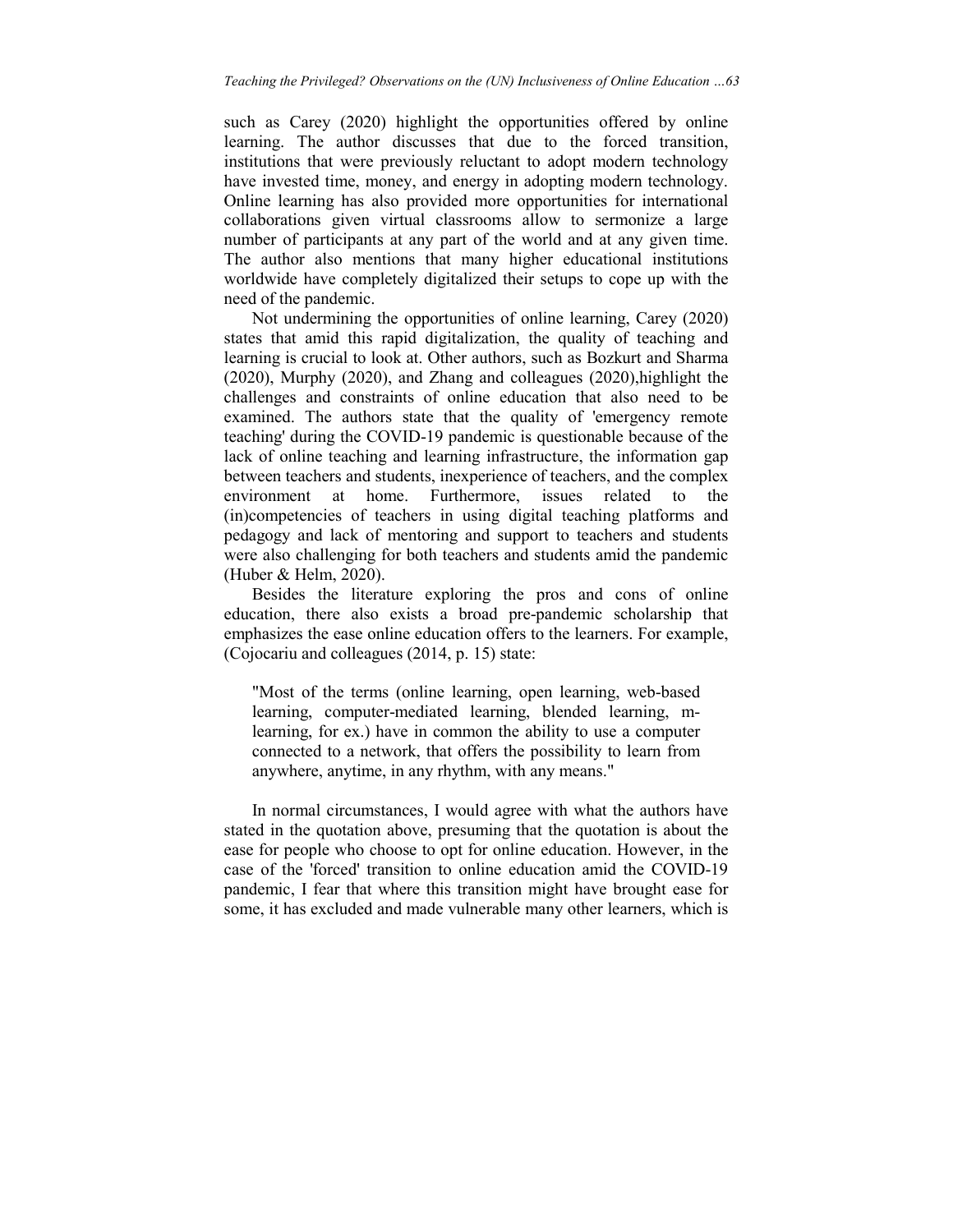the focus of this paper.

 What also lacks in online education during the pandemic, but otherwise as well, is empathy. Various authors have emphasized the lack of empathy in disporting online education as a significant barrier to learning(see, for example, Brelsford et al., 2020; Doyumğaç, Tanhan, & Kiymaz, 2020; Evans, 2020; Sentas, Malouff, Harris, & Johnson, 2018). Most of these authors have emphasized on including empathy in online education to improve its quality. UNESCO (2005) has also recommended empathy as a tool of 'inclusion' in education; suggesting to (i) recognize, acknowledge and involve the key players in support of education, (ii) making attitudes and values more inclusive, (iii) designing curricula that is more accessible and flexible, (iv) and empower all those are involved. This guideline by UNESCO (2005) can make education more inclusive; online or offline.

 Being an active part of academia during the COVID-19 pandemic and being a researcher who has a keen interest in studying (in)equalities and (un)inclusiveness in various aspect of life, I was interested in observing the difference in online learning opportunities available to different students, their different levels of performance given their opportunities, and the fact that despite all the differences and adaptations, the evaluation criteria for students remained the same as the one we had before pandemic, which made the basis of this research paper.

### **Theoretical Framework**

 According to the "Faucet Theory" by Entwisle and colleagues (2001), educational institutions usually work on the principle of equality, providing equal benefits to children belonging to all socioeconomic backgrounds. In this case, the 'faucet' flows equally for every student. However, the authors further argue that during school breaks (or absenteeism (Ansari, Hofkens, & Pianta, 2020)), the faucet only flows from the students from higher socioeconomic classes, where they, due to their financial and time privileges, tend to excel in their educational learning as compared to the students coming from lower socioeconomic classes. This creates and maintains hierarchy in educational institutions, where students from privileged backgrounds are on the top.

While the original theory by Entwisle and colleagues (2001)claimed that during the school, the 'faucet' of education flows equally on all the students without any discrimination, literature shows that the Pandemic (online) education has made their claim invalid. This paper focuses on exploring the (un)inclusiveness of online education during the COVID-19 pandemic.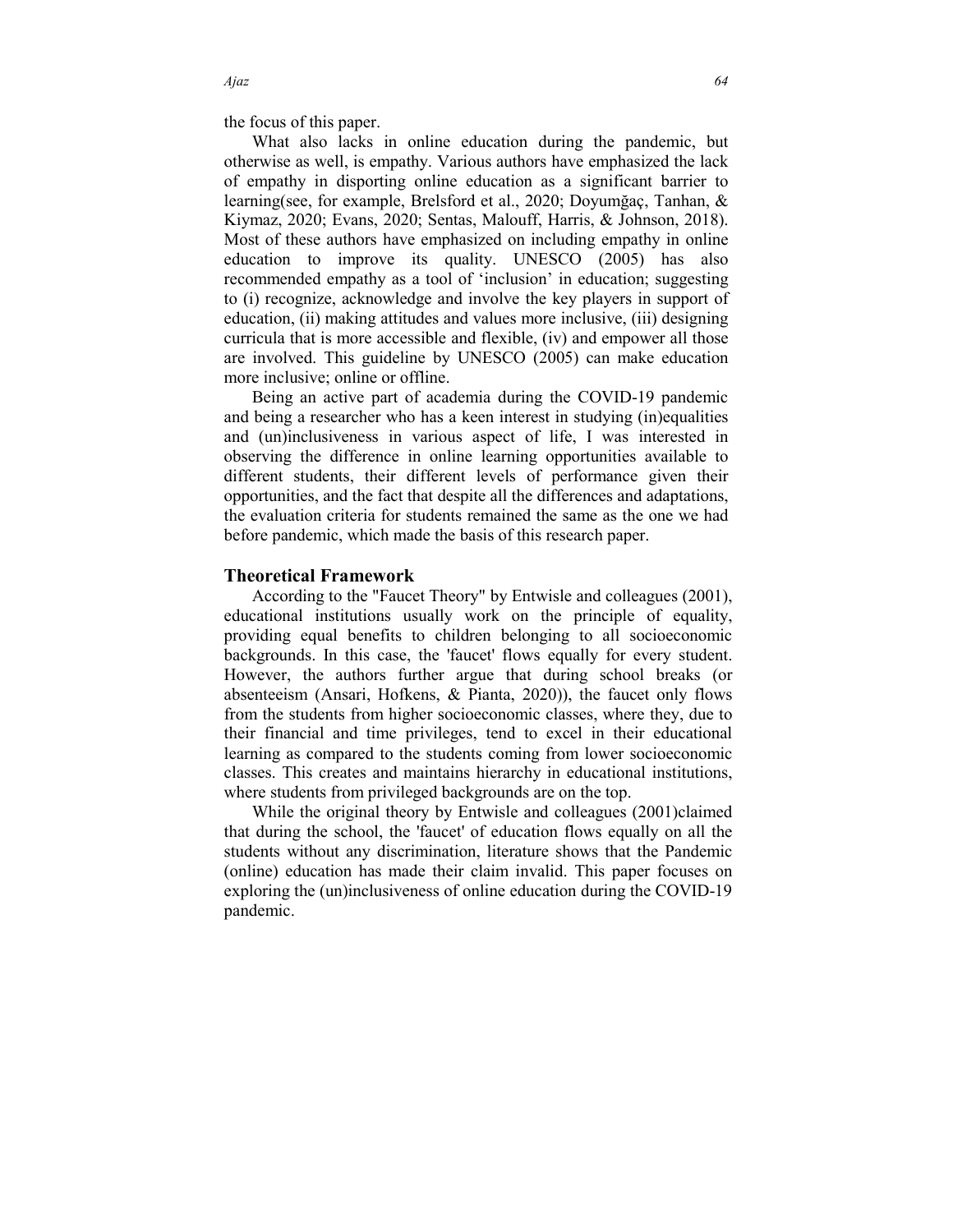The section that follows provides an overview of the methodological choices of my paper.

### **Methodology**

To answer the research question, my data come from extensive covert (non)participant observation and informal conversations with young female university students of undergraduate level in Pakistan for over a period of seven months. The observations were noted from March 15, 2020, to October 15, 2020. In total, I observed five classes which included approximately 90 students, primarily 18- to 22-year-olds. Being an insider, I had easy access to the classes and already established rapport with the participants. The students belonged to different socioeconomic classes and different geographical regions inside Pakistan. Their household composition, educational qualification and professions of parents and other family members, and family support also varied. Although most of the observed students ultimately managed to participate in online classes, assignments, quizzes, and exams, this paper represents the voices of those unprivileged students who struggled with participation in online education due to various reasons.

 On average, I observed at least 13 hours a week, divided into four weekdays. Informal conversations were held even outside the observation times. My observation technique was a mix of the participant and non-participant observation; therefore, the students were not informed beforehand to avoid the 'Hawthorne effect', that is, an effect due to which individuals modify their behavior when they know that they are being observed(see Sedgwick, 2012). To record the observations, I followed Atkinson and colleagues' (2012)methods of note-taking; I carried a separate notebook and recorded extensive observation notes, trying to write exact words where possible. Since the student-teacher interaction was bilingual, I recorded observations bilingually using the roman script of English and Urdu language. For written informal conversations through chat, I kept the screenshots in a separate folder to keep the record. To maintain the anonymity of students, I have used pseudonyms in this article while using direct quotations.

*Coding.* I coded the observation notes in a qualitative software called Atlas.ti. I did inductive coding, where the codes were not pre-defined; rather, they emerged from the data (Williamson, Given, & Scifleet, 2018). The three most commonly emerged codes are presented as the main thematic findings of this paper, including (i) technological exclusion; (ii) financial exclusion; and (iii) social exclusion.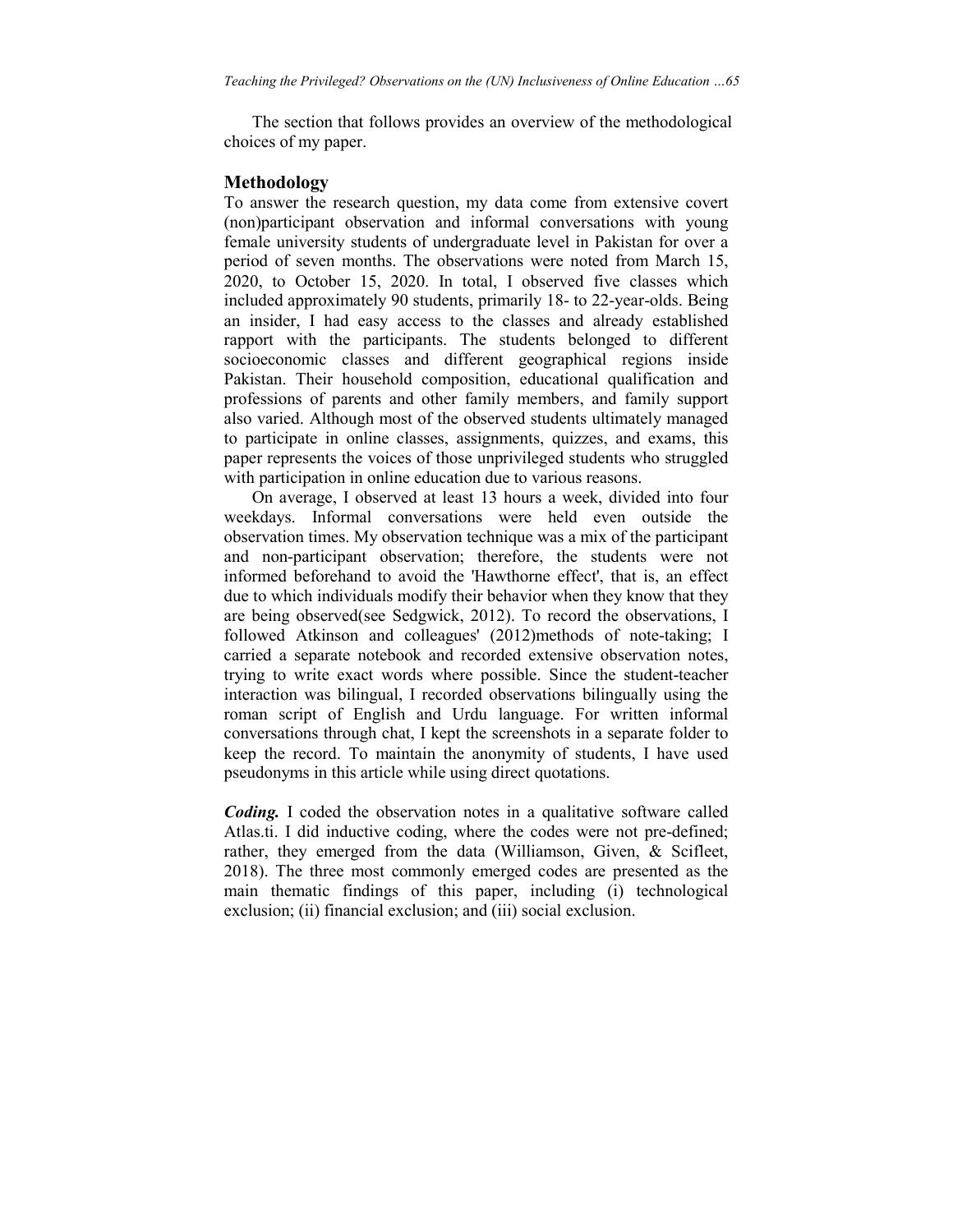*Limitations.* Firstly, since it was a teacher-student relationship between the participants and me, the (perceived) power-relation could influence the behavior of the students. Secondly, there could also be a possibility of the Hawthorne effect. To minimize these limitations, I chose the covert observation method.

#### **Findings and Discussion**

The research findings are provided following three different yet interrelated themes. In all three of the themes, 'health' remains the overarching -contextual- finding:

*Technological Exclusion.* The first theme that emerged from my code is 'technological exclusion.' Under this theme, I will elaborate in the context of health, how access to technology benefits some of the (privileged) students, whereas makes the under-privileged ones more vulnerable to inequality and excluded from learning. My data show two types of technological exclusion; the first is inaccessibility of digital infrastructure, and the second is digital (il) literacy.

 Where most of the students had access to wireless internet at home, only a few of them had their own computer or laptop to work on. However, it was very obvious to observe that students who had greater bandwidth of internet could participate better during online classes, whereas those who had a slower internet connection kept struggling with connecting and reconnecting in the class. Besides the health issues, a lot of students and their families had to face, the fear of being left behind in their courses was much of a problem. The following is an excerpt from my informal communication with one of the students.

*Nida*: I am sorry ma'am I could not inform you earlier that I cannot attend the class. My brother is COVID positive, and we had to move to a relative's house to stay away from my brother. We had no internet access there, and I could not request anybody to go out to buy a mobile data package for me. I hope you understand…

*Ruby*: Hey Nida. I am sorry to hear about your brother. I hope he feels better soon. Don't worry about the class; I will upload the recording. Please watch it when you can and mark your attendance.

*Nida*: Thank you, ma'am. And what about the assignment? The deadline is the day after tomorrow, and I haven't started yet…

*Ruby*: Relax! How can you do the assignment if you don't have access to the internet? You will need the internet to do the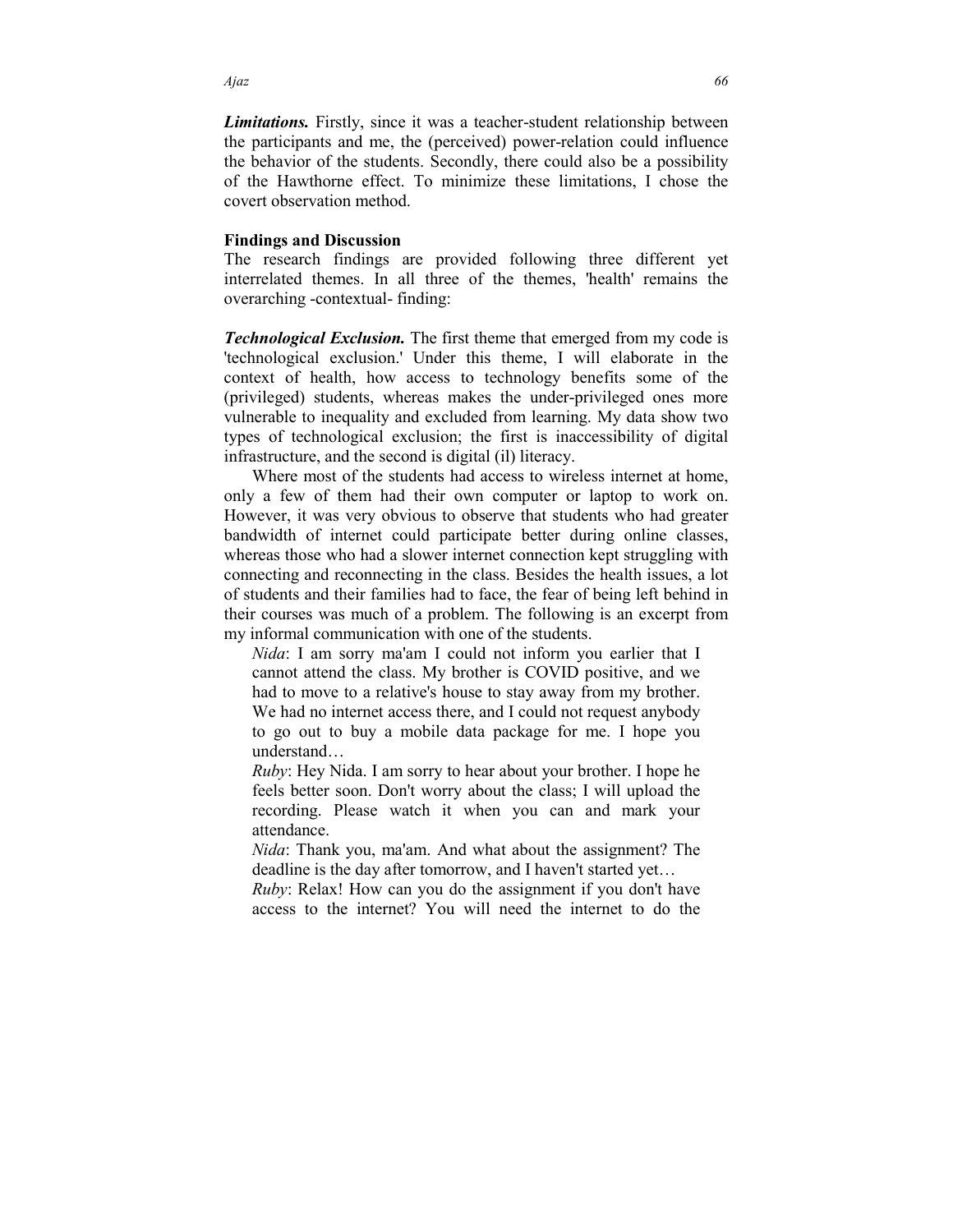research, right?

*Nida*: Yes, ma'am… But the Class Representative (CR) told me that you have said late submissions will result in deduction of marks? *Ruby*: Yes, I said this. But you have a genuine problem. You have informed me that you are unable to do it. This is fine. Try to get internet access and let me know when you can do the assignment.

*Nida*: Thank you, ma'am.

The conversation illustrates health and family-related stress due to the pandemic, which was multiplied by the stress related to their academic performance. In such situations, the families who were directly affected by the virus were kind of excluded from online education, and in fact, got lesser grades as compared to the students who remained unaffected directly.

 Since all the assignments, quizzes, and exams were held online, technologically unprivileged students did not only suffer in learning, but it also affected their exam performance due to lack of technological infrastructure. Obviously, there was a lot of difference between the exam papers, which were typed on a computer, and those which were typed on a mobile phone. Apart from the content, the submission timing, formatting, layout, and presentation also varied to a great extent, which affected the grades.

 With the shift to online learning, pedagogical techniques also changed and became more digitalized. As a result, students were expected to use more digitalized ways of making assignments and participating in various class activities. This gave benefit to those students who had access to a better internet connection, up to date digital infrastructure, and digital literacy. Since these digital mediums were not taught in class, the expectation from all the students to use them was unfair for some.There were students who used to do much better gradewise in offline classes and could not do well in online learning because they were technologically unprivileged.

*Financial Exclusion:* The second theme that emerged from my data is 'financial exclusion.' Since digitalization demands financial flow, which a lot of families were struggling with due to unemployment and lesser work opportunities amid the pandemic, under this theme, I will elaborate on the unaffordability of online learning and 'poverty of time,' under the broader context of health.

 While there exists broad pre-pandemic scholarship (for example, see Ajaz, 2014)claiming that distance and online education is comparatively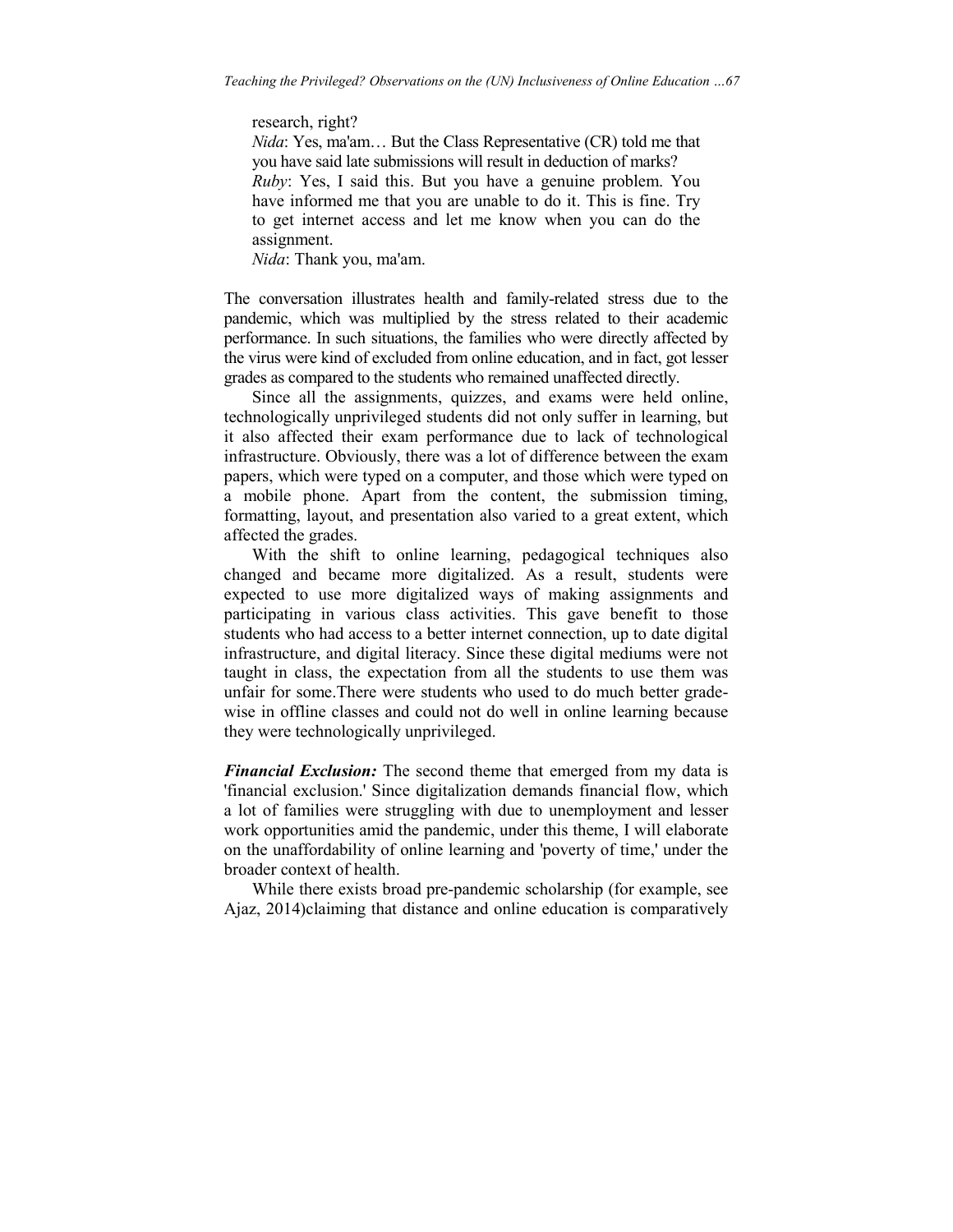cost-effective, the findings of this research show contrary. Opting for online education by choice might be cost-effective for some; the forced transition to online education was not cost-effective for a lot of students. Many of them had to buy equipment such as -among other things- 'laptops, ''computers, ''internet connection,'' smart phones, 'and a 'desk to work on.' In such a time of economic crisis, where a lot of people became jobless or had lesser work opportunities, this was a huge burden on pocket, resulting in the benefit of those who could afford, while excluding the unprivileged students.

 Online education not only demanded technological equipment but also a lot more time and effort than usual -offline- education. On average, the students mentioned that they used to spend around 30 hours per week on their offline studies, whereas they mentioned spending on an average, at least 40-45 hours on their online studies. This affects their work-family balance and makes them compromise other things they need to do, including household chores. The following excerpt from an informal conversation with one of the students reflects the same:

*Ruby*: Hey Hiba. I see that you have not submitted your midterm assignment. The deadline was tomorrow. You were also not there during our last class. Is everything alright?

*Hiba*: Ma'am I am really sorry can you give me one more day? I thought the deadline is weekend…

*Ruby*: But it is clearly written on the assignment that submission deadline is Friday 11:59 pm. I had also mentioned it during the class. How did you not see it?

*Hiba*: Yes, ma'am… I was not in the last class because my grandmother is sick, so we had a lot of guests at home. I could not read the assignment details, and I don't know why I was so sure that submission deadline is Sunday. I am sorry… Please give me another day

*Ruby*: It is okey. What happened to your grandmother? Is she feeling better now?

*Nida*: Ma'am she is a heart patient; she is on bed since last three to four months.

*Ruby*: I am sorry to hear this. How did you manage before?

*Nida*: Ma'am it was manageable before lockdown. I stayed some extra time in the university and finished my assignments etc. But now, because I am at home, everybody expects me to sit with guests and do housework. Nobody understands that I have to do work...

*Ruby*: I can imagine! This is with all of us. Best of luck, and please try to make a timetable and fix some hours strictly for your studies…

*Nida*: Thank you ma'am… I will!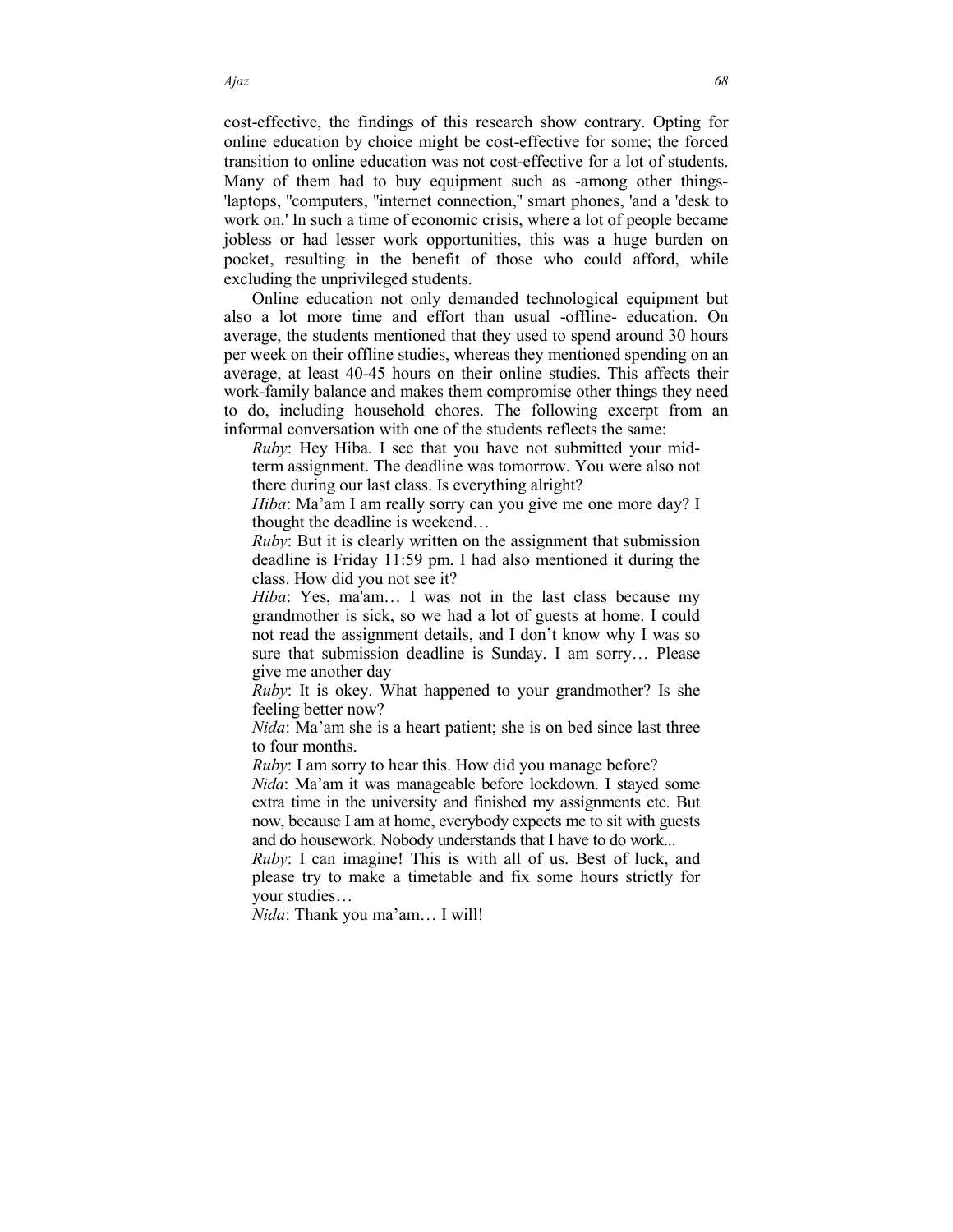The conversation shows the struggle female students have to do for workfamily balance, during online education. I also observed that students, who belonged to the upper-middle class or upper class, had house help, so they had lesser household responsibilities as compared to their fellows belonging to the middle class or lower-middle class. As a result, students coming from privileged families had more luxury to spend time on their studies, and the unprivileged students were double burdened.

*Social Exclusion:* The third theme that emerged from my data is 'social exclusion.' In the text that follows, I will elaborate my findings on social exclusion in terms of the learning environment at home in the broader context of health. While in offline education, universities provide equal infrastructure facilities to all the students, it was contrary to online education. Since online education demanded the students to study at home and participate in online classes from home, the learning environment varied for all the students. Here, variables such as -among others- education of the parents, number of siblings, education of siblings, size of the family, age of the family members, size of the house, health condition of the family members, occupation of other family members, and marital status of the student played their part. Due to the gendered division of labor, girls are expected to participate in housework, which made it difficult for a lot of students to participate in online classes, especially in the morning. Furthermore, where students who had a private space to study felt comfortable in switching on their cameras and unmuting their microphones when they want to speak, students living in smaller houses could not do so because of background noises and unwanted visuals. This resulted in lesser participation opportunities for unprivileged students.

Figure 1 summarizes the forms of exclusions in online education during the pandemic. The figure shows technological exclusions in the form of inaccessibility to digital infrastructure and level of digital literacy, financial exclusions in the form of unaffordability of learning equipment and poverty of time, and social exclusions in the form of the learning environment at home. The figure also shows the 'health' condition as an overarching factor in all three of the themes.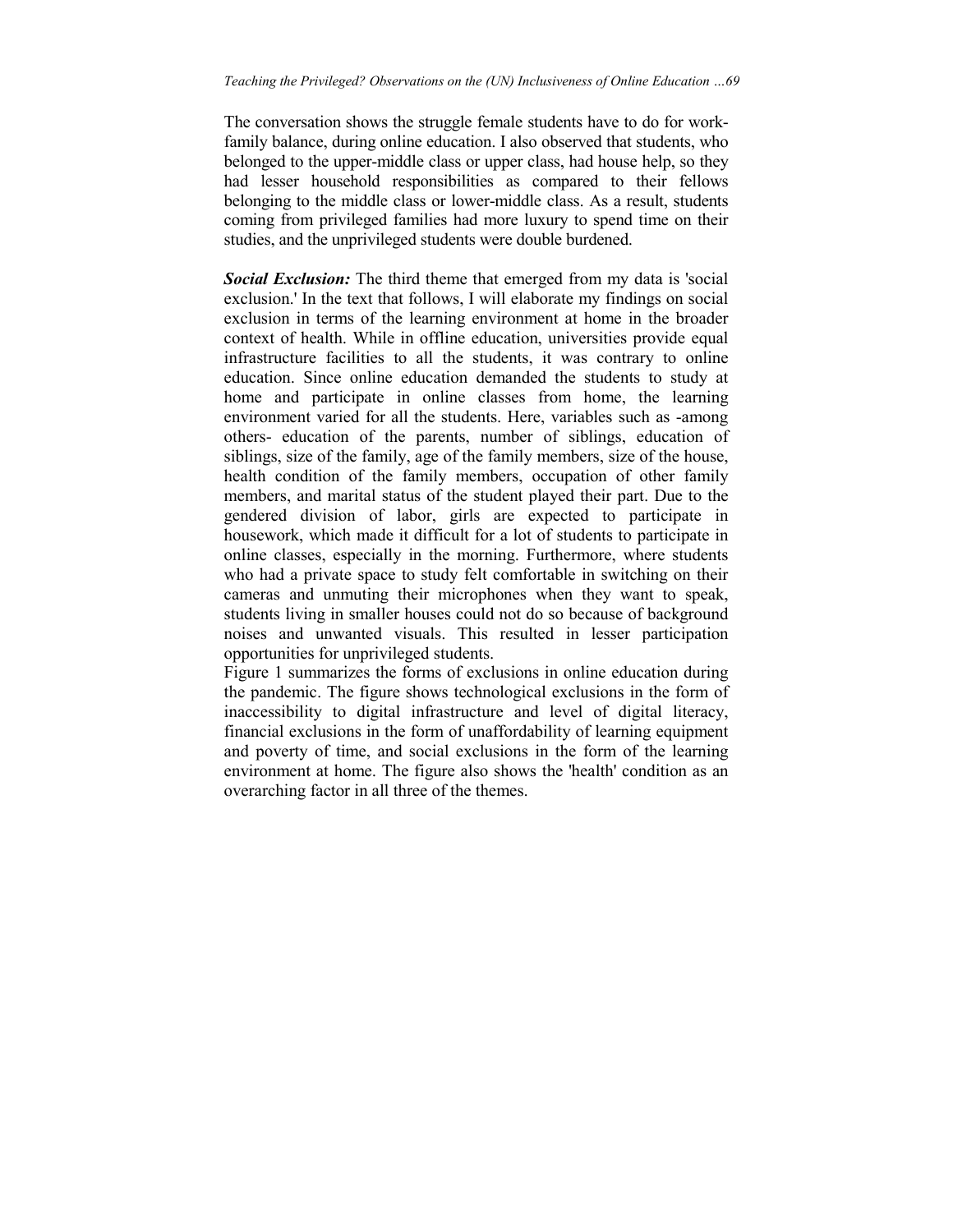

*Figure 1.* Various Forms of Exclusions in 'Forced' Online Education

#### **Conclusion**

Based on extensive (non) participant observation of undergraduate students during online education, this paper finds out that the transition to online education during the COVID-19 pandemic was not equally inclusive for all the students. The results show that in online education, the 'Faucet' flows only for privileged students, which Entwisle and colleagues (2001) claimed flows equally for all students in offline schools. Besides the physical and mental health challenges amid the COVID-19 pandemic, inaccessibility to digital infrastructure, lesser digital literacy, unaffordability of technological equipment, poverty of time, and unfavorable learning environment at home, exclude the unprivileged students from learning and make them more vulnerable. the text that follows, I offer some recommendations for people future researchers and academicians, based on the findings of my research. ne education, this paper finds out that the transition<br>during the COVID-19 pandemic was not equally<br>students. The results show that in online education,<br>only for privileged students, which Entwisle and<br>claimed flows equall

This paper highlighted the concerns of those unprivileged students whose voices were not heard otherwise. For future research, my research recommends further in-depth research discussing the stories and implications of/for those left out in online education during the Coronavirus pandemic. For practitioners, my research recommends 'empathy' as a tool of inclusion, following the guidelines of UNESCO  $(2005)$  (see section 0 for details). the text that follows, I offer some recommendations for people future<br>researchers and academicians, based on the findings of my research.<br>This paper highlighted the concerns of those unprivileged students<br>whose voices wer

#### **Acknowledgement**

Acknowledgement<br>This research paper was originally presented in the 12<sup>th</sup> Higher Education International Conference on Teaching and Learning Quality Assurance in Higher Education under the Pandemic, held online on 25 25-26 November 2020. I want to acknowledge the contribution of Professor Jianxin 2020. I want to acknowledge the contribution of Professor Jianxin Zhang, President of Asia Pacific Quality Network, for her feedback on my presentations, and thought-provoking questions that I could include in this research paper. I also want to acknowledge the importance of all my students, for their trust on me. I hope that I have been able to portray their concerns properly in this paper.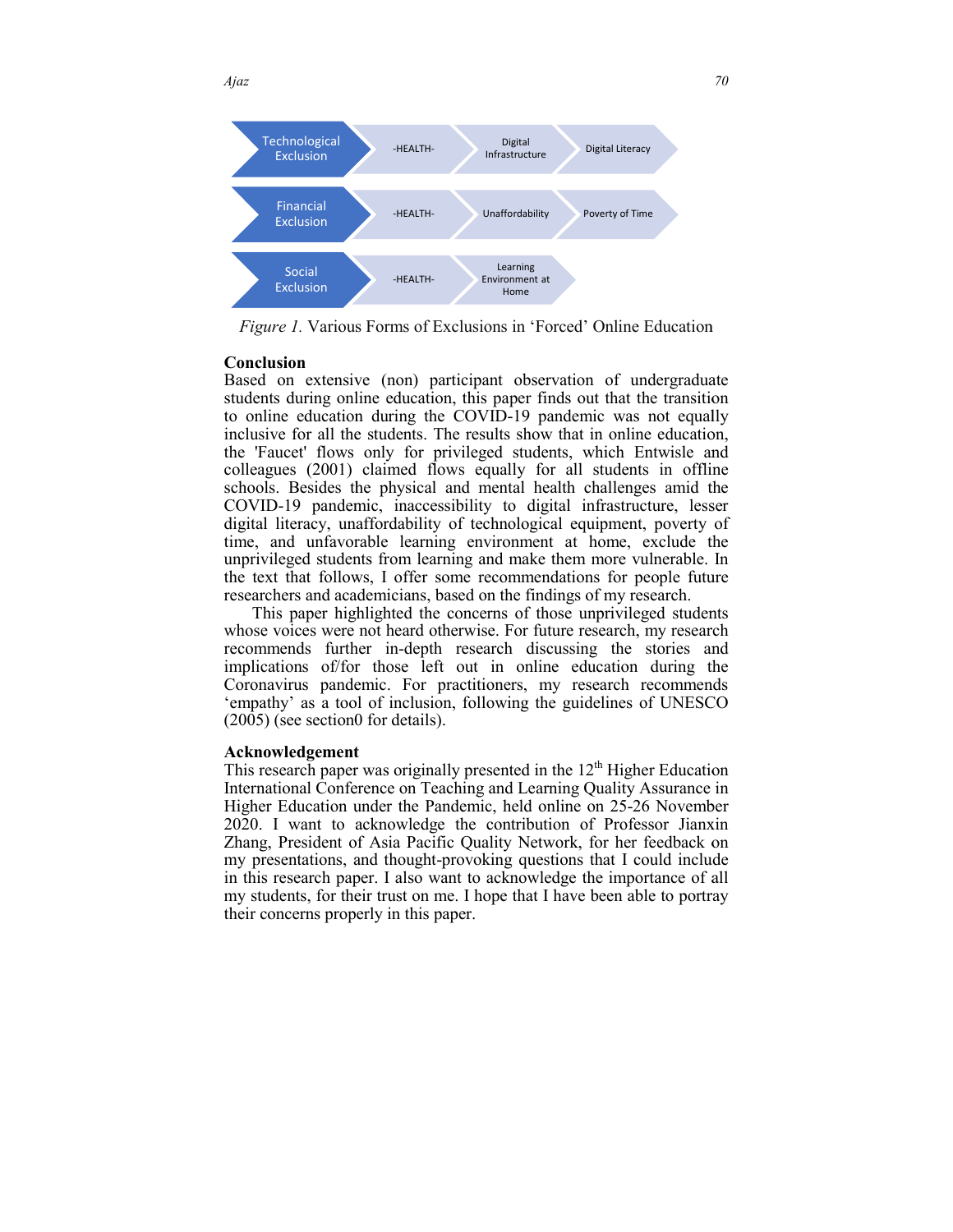#### References

Ajaz, N. (2014). Cost effectiveness of Open and Distance learning in Pakistan. *International Journal of Health & Education*, *3*(1), 47–55. Retrieved from https://www.researchgate.net/profile/Nashia\_Ajaz/publication/33626 3450 Cost Effectiveness of Open and Distance Learning in Pak istan/links/5d9774f7a6fdccfd0e77b8b8/Cost-Effectiveness-of-Openand-Distance-Learning-in-Pakistan.pdf

- Ansari, A., Hofkens, T. L., & Pianta, R. C. (2020). Absenteeism in the First Decade of Education Forecasts Civic Engagement and Educational and Socioeconomic Prospects in Young Adulthood. *Journal of Youth and Adolescence*, *49*(9), 1835–1848. https://doi.org/10.1007/s10964-020-01272-4
- Atkinson, P., Coffey, A., Delamont, S., Lofland, J., Lofland, L., EMERSON, R. M., … SHAW, L. L. (2001). Participant Observation and Fieldnotes. In *Handbook of Ethnography* (1st ed.). Sage Publications, Inc. Retrieved from https://doi.org/10.4135/9781848608337.n24
- Bozkurt, A., & Sharma, R. C. (2020). Emergency remote teaching in a time of global crisis due to CoronaVirus pandemic. *Asian Journal of Distance Education*, *15*(1), i–vi. Retrieved fromhttps://doi.org/10.5281/zenodo.3778083
- Brelsford, S. N., Camarillo, E. E., Garcia, A. S., Garcia, G., Lopez, V. R., Montoya, C. P., … Merchant, B. (2020). Keeping the Bus Moving While Maintaining Social Distance in a COVID-19 World. *International Studies in Educational Administration (Commonwealth Council for Educational Administration & Management (CCEAM))*.
- Carey, K. (2020, March 13). Everybody Ready for the Big Migration to Online College? Actually, No. *The Newyork Times*. Retrieved from https://www.nytimes.com/2020/03/13/upshot/coronavirus-onlinecollege-classes-unprepared.html
- Chick, R. C., Clifton, G. T., Peace, K. M., Propper, B. W., Hale, D. F., Alseidi, A. A., & Vreeland, T. J. (2020). Using Technology to Maintain the Education of Residents During the COVID-19 Pandemic. *Journal of Surgical Education*, *77*(4), 729–732.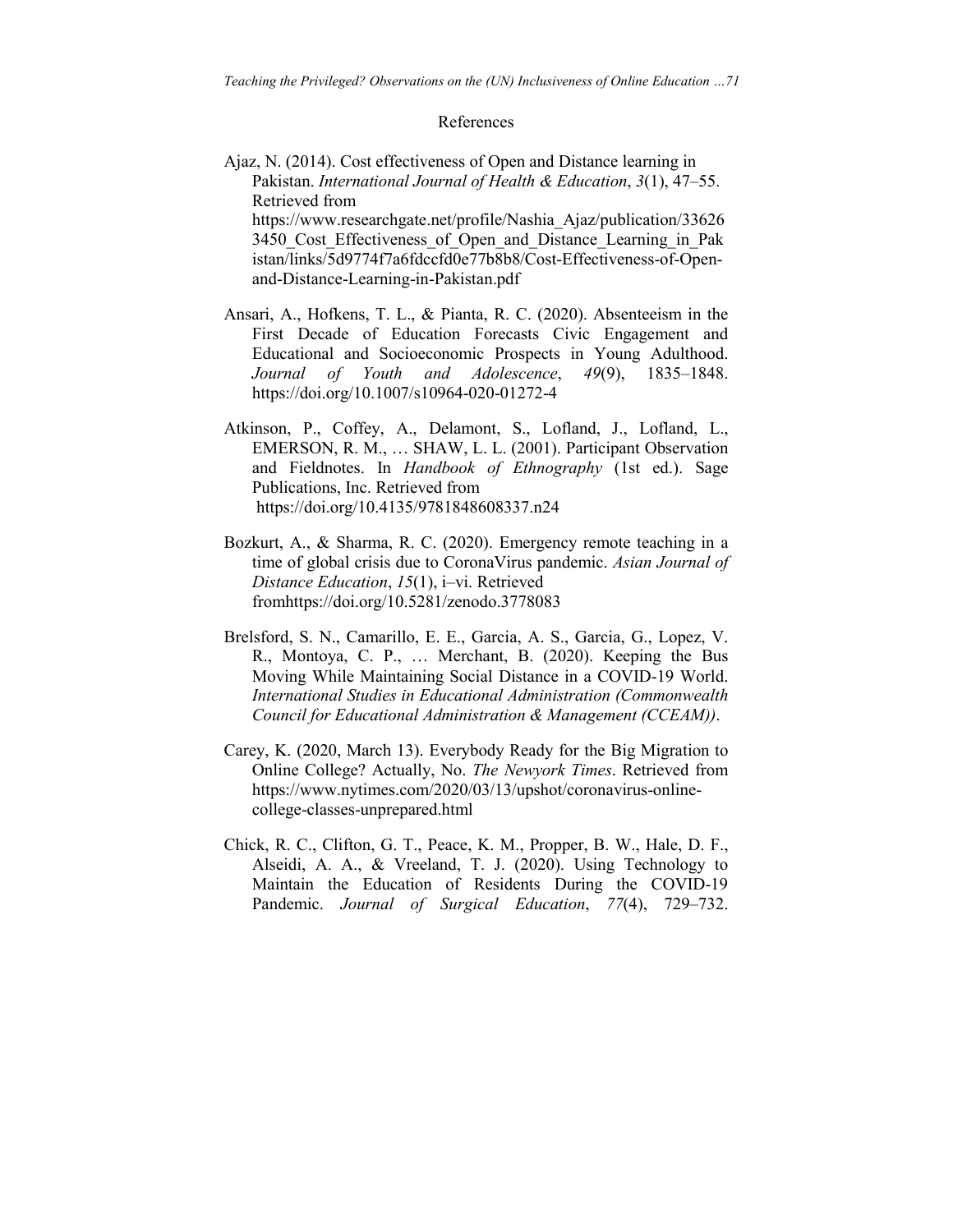https://doi.org/10.1016/j.jsurg.2020.03.018

- Cojocariu, V.-M., Lazar, I., Nedeff, V., & Lazar, G. (2014). SWOT Anlysis of E-learning Educational Services from the Perspective of their Beneficiaries. *Procedia - Social and Behavioral Sciences*, *116*, 1999–2003. Retrieved fromhttps://doi.org/10.1016/j.sbspro.2014.01.510
- Doyumğaç, İ., Tanhan, A., & Kiymaz, M. S. (2020). Understanding the Most Important Facilitators and Barriers for Online Education during COVID-19 through Online Photovoice Methodology. *International Journal of Higher Education, 10*(1), 166-190.Rerieved from https://doi.org/10.5430/ijhe.v10n1p166
- Ducharme, J. (2020). *World Health Organization Declares COVID-19 a "Pandemic." Here's What That Means*. Retrieved from https://time.com/5791661/who-coronavirus-pandemic-declaration/
- Entwisle, D. R., Alexander, K. L., & Olson, L. S. (2001). *Keep the Faucet Flowing | American Federation of Teachers*. Retrieved from https://www.aft.org/periodical/american-educator/fall-2001/keepfaucet-flowing
- Evans, N. (2020). Leading with Empathy: Supporting Faculty through COVID19 and Beyond. *The Department Chair*. Retrieved from https://doi.org/10.1002/dch.30336
- Ferrel, M. N., & Ryan, J. J. (2020). The Impact of COVID-19 on Medical Education. *Cureus*, *12*(3), 1–8. Retrieved from https://doi.org/10.7759/cureus.7492
- Huber, S. G., & Helm, C. (2020). COVID-19 and schooling: evaluation, assessment and accountability in times of crises—reacting quickly to explore key issues for policy, practice and research with the school barometer. *Educational Assessment, Evaluation and Accountability*, *32*, 237–270. https://doi.org/10.1007/s11092-020-09322-y
- McKibbin, W., & Fernando, R. (2020). The Global Macroeconomic Impacts of COVID-19: Seven Scenarios. *Asian Economic Papers*, *3*, 1–45. Retrieved from https://doi.org/10.1162/asep\_a\_00796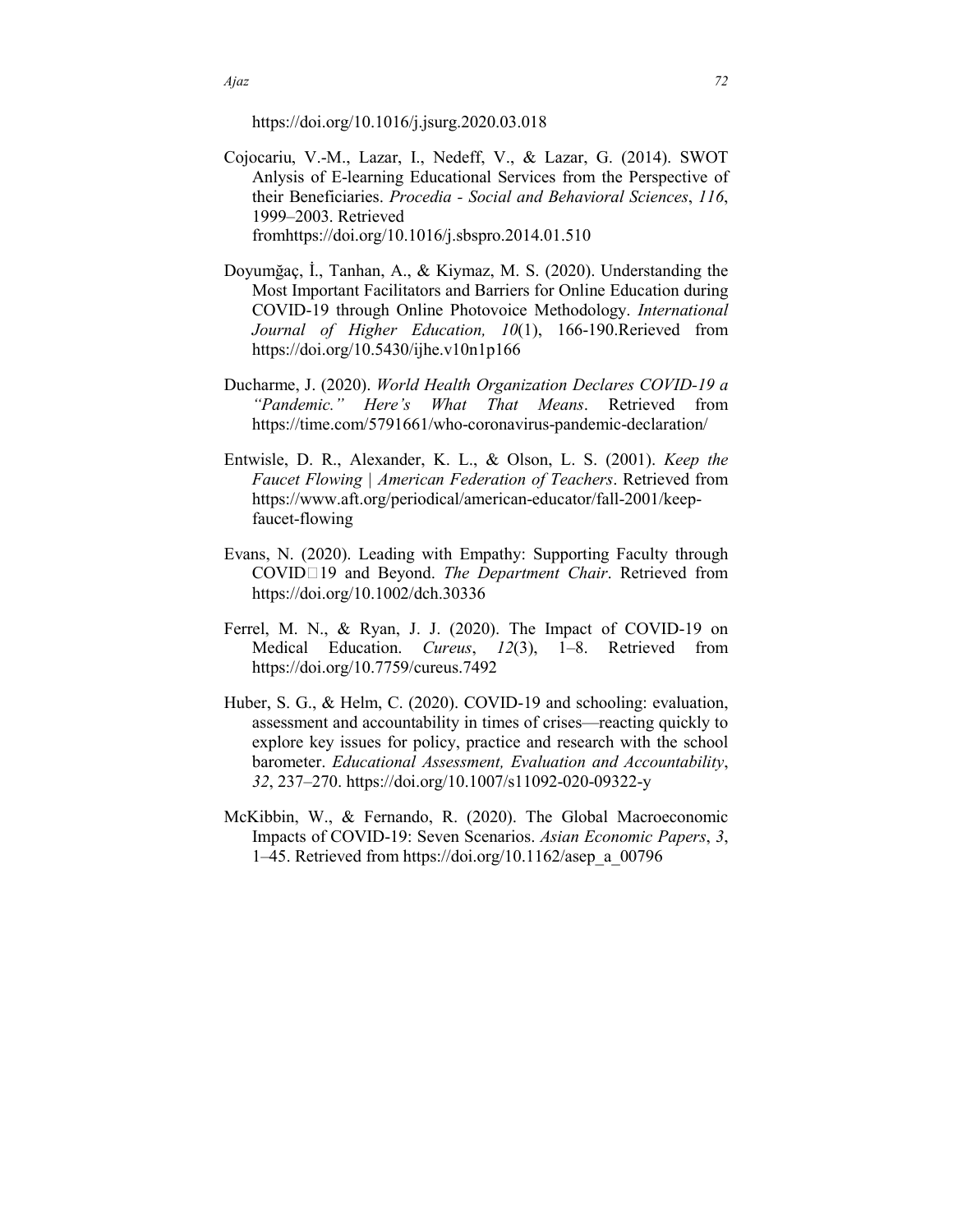- Murphy, M. P. A. (2020). COVID-19 and emergency eLearning: Consequences of the securitization of higher education for postpandemic pedagogy. *Contemporary Security Policy*, *41*(3), 492–505. Retrieved from https://doi.org/10.1080/13523260.2020.1761749
- Ozili, P. K., & Arun, T. (2020). Spillover of COVID-19: Impact on the Global Economy. Retrieved from https://doi.org/10.2139/ssrn.3562570
- Reimers, F., Schleicher, A., Saavedra, J., & Tuominen, S. (2020). Supporting the continuation of teaching and learning during the COVID-19 pandemic. *OECD*,*1*, 1–38. Retrieved from https://globaled.gse.harvard.edu/files/geii/files/supporting-thecontinuation-of-teaching-and-learning-during-the-covid-19 pandemic.pdf
- Sedgwick, P. (2012). The Hawthorne effect. *BMJ (Online)*. The BMJ. Retrieved from https://doi.org/10.1136/bmj.d8262
- Sentas, E., Malouff, J. M., Harris, B., & Johnson, C. E. (2018). Effects of teaching empathy online: A randomized controlled trial. *Scholarship of Teaching and Learning in Psychology, 4*(4),199-210.Retrieved from https://doi.org/10.1037/stl0000119
- Torales, J., O'Higgins, M., Castaldelli-Maia, J. M., & Ventriglio, A. (2020). The outbreak of COVID-19 coronavirus and its impact on global mental health. *International Journal of Social Psychiatry, 66*(4), 317–320. Retrieved from https://doi.org/10.1177/0020764020915212
- UNESCO. (2005). *Guidelines for Inclusion: Ensuring Access to Education for All*. *United Nations Educational, Scientifi c and Cultural Organization*. Retrieved from http://www.ibe.unesco.org/sites/default/files/Guidelines\_for\_Inclusio n\_UNESCO\_2006.pdf
- UNESCO. (2020). *Education: From disruption to recovery*. Retrieved from https://en.unesco.org/covid19/educationresponse
- Williamson, K., Given, L. M., & Scifleet, P. (2018). Qualitative data analysis. In K. Williamson & G. Johanson, *Research Methods: Information, Systems, and Contexts*(2nd Ed) (429-452). UK: